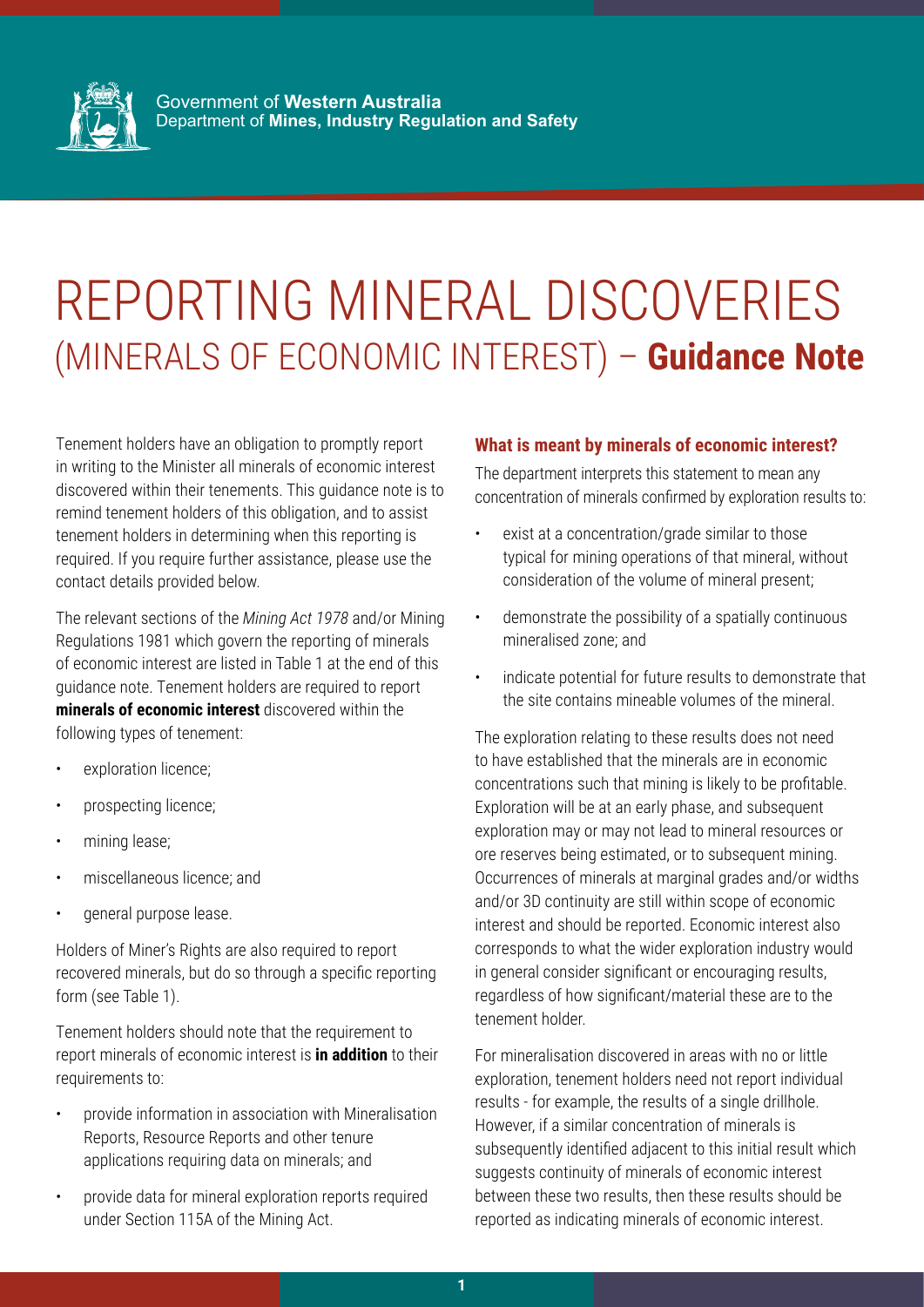For mineralisation discovered in areas near known mineralisation, the same requirement applies. However, newly-identified mineralisation that could logistically be recovered by the extension of an existing mining operation need not be reported. Examples include new mineralisation that could be mined by an open pit extension or via existing underground workings, the results of infill-drilling on known ore bodies and drilling for extensions of known ore bodies.

# **What is meant by promptly?**

Promptly means when analytical results have been obtained that confirm the discovery. If the discovery is to be made public via reporting to the Australian Securities Exchange (ASX), report your discovery when you lodge your announcement with the ASX. Companies and individuals who do not intend (or that are not required) to disclose discoveries to the ASX should submit a discovery report when analytic results have confirmed a discovery of minerals of economic interest.

# **Are reports of minerals of economic interest confidential?**

Yes.

## **Are there penalties for not promptly reporting all minerals of economic interest?**

Yes. Failure to comply can result in forfeiture of your tenement, as reporting is a condition of grant. A penalty applied by a Warden may also be received.

# **My minerals of economic interest were found by following up historic results. Do I still need to report it if the historic result was already reported (for example, in an ASX release or within an annual exploration report submitted to DMIRS)?**

If public announcements have been made for this prospect in the past (for the same commodity/mineral), you do not need to report. However, if you discover a new mineral of economic interest on an historic prospect (for example, a gold discovery on a nickel prospect), and this has not been made public before, this needs to be reported. You will also need to make a report if the historic data was previously contained in a confidential data source.

# **What if I need help?**

Please contact us by email to: mineraldiscoveries@dmirs.wa.gov.au

# **How do I report my discovery?**

Please email the information to: mineraldiscoveries@dmirs.wa.gov.au

## **What information must my report include?**

- Location data\* for each mineral of economic interest Include a map that clearly shows the location of the minerals of economic interest, and the tenement(s) on which the minerals of economic interest were found.
- All locations\* of sampling points that indicate the minerals of economic interest. For example, drillholes with collar identification, surface sample points with sample numbers, etc.
- The minerals/commodities identified. You should include an interval table for all sampling results. The table should include the actual assay results, not an averaged grade, including grades/number of minerals, location data\* for each sample, sample identifier numbers, and the units of all results.
- List the parties involved in the project tenement holder/ joint venture partners/royalty holders, and explorer if different from the tenement holder.
- Provide the email address and phone number of a contact person that can assist us if we need more information.

*\*Location data includes the coordinates and coordinate system used for each location. Use an established coordinate systems (for example 1994 Geocentric Datum of Australia (GDA94) or latitude/ longitude, not a local or mine survey grid.*